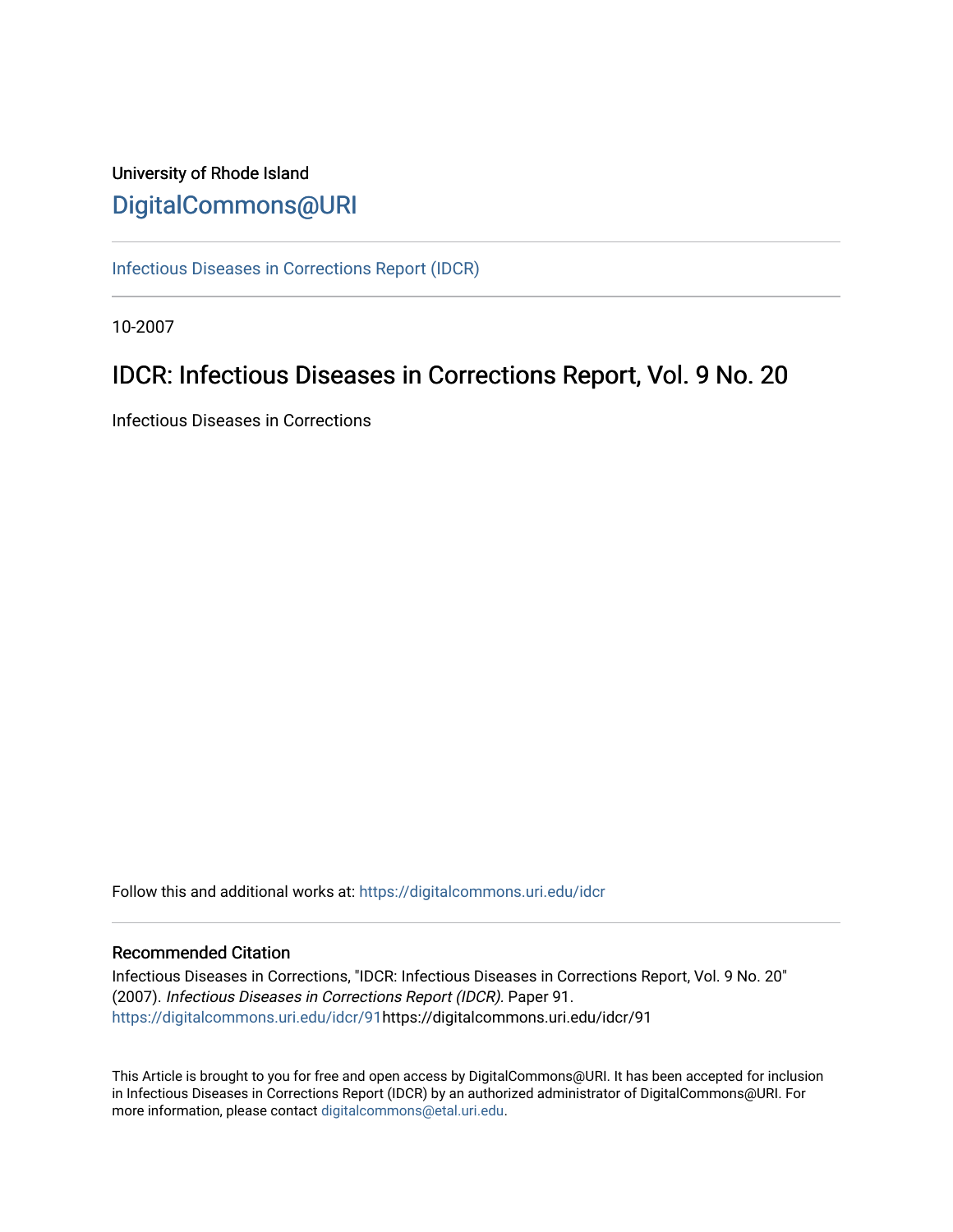



#### **FORMERLY HEPP Report**

Oct/Nov 2007 Vol. 9, Issue 20 Release Date: October 01, 2007 End Date: November 30, 2008

# **INFECTIOUS DISEASES IN CORRECTIONS REPORT**

JOINTLY SPONSORED BY MEDICAL EDUCATION COLLABORATIVE, INC.

# **ABOUT IDCR**

*IDCR, a forum for correctional problem solving targets correctional physicians, nurses, administrators, outreach workers, and case managers. Published monthly and distributed by fax and email, IDCR is ACCME accredited and free of charge. Since its founding in 1998, IDCR has served as an important resource for correctional health care providers by offering the newest and most relevant information on the management and treatment of infectious diseases within the correctional setting. Continuing medical education credits are provided by Medical Education Collaborative (MEC). This publication is jointly sponsored by IDCR and MEC. This activity has been planned and implemented in accordance with the Essential Areas and Policies of the Accreditation Council for Continuing Medical Education through the joint sponsorship of MEC and IDCR. MEC is accredited by the ACCME to provide continuing medical education for physicians.*

*Medical Education Collaborative designates this educational activity for a maximum of 1 AMA PRA Category 1 Credit™.The target audience for this educational program is physcians.*

#### **EXECUTIVE EDITOR**

**Anne S. De Groot, MD** *Associate Professor of Medicine (Adjunct) The Warren Alpert Medical School of Brown University*

> **CHIEF EDITOR David A. Wohl, MD** *Associate Professor of Medicine University of North Carolina AIDS Clinical Research Unit*

#### **DEPUTY EDITORS**

**Joseph Bick, MD** *Chief Medical Officer, California Medical Facility, California Department of Corrections*

> **Renee Ridzon, MD** *Consultant*

## **PREVENTION IN PRACTICE: PRISONER ACCESS TO CONDOMS – THE CALIFORNIA EXPERIENCE**

- **Spotlight I:** Project Bridge: A Transitional Case Management Program for HIV-Infected Men and Women
- **Spotlight II:** The BRIGHT Project: Bridges to Good Health and Treatment for HIV-Infected Individuals Being Released from Prison
- **IDCR-O-GRAM:** Proportion of BRIGHT Program participants not receiving routine HIV care followingprison release

## **OBJECTIVES**

- The learner will be able to describe the condom access programs in both the Los Angeles and San Francisco jails.
- The learner will be able to summarize the elements  $\blacksquare$ and data related to Project Bridge in Rhode Island.
- The learner will be able to explain the elements and data related to Project BRIGHT in North Carolina.

# **DISCLOSURES AND CREDENTIALS:**

**Associate Editors** Rick Altice, MD *Yale University AIDS Program* David Paar, MD

*Director, Clinical Virology The University of Texas Medical Branch Correctional Managed Care*

Dean Rieger, MD *Officer/Corporate Medical Director Correct Care Solution*

Karl Brown, MD, FACP *Infectious Disease Supervisor PHS-Rikers Island*

Ralf Jürgens *Consultant* Joseph Paris, PhD, MD, FSCP,

CCHP *Former Medical Director Georgia Dept. of Corrections* Lester Wright, MD, MPH *Chief Medical Officer New York State Dept. of Correctional*

*Services*

Bethany Weaver, DO, MPH *Infectious Disease Consultant Armor Correctional Health Services* David Thomas, MD, JD<br>Professor and Chairman.

*Professor and Chairman, Division of Correctional Medicine NSU-COM* **Editorial Board**

Neil Fisher, MD *Corporate Medical Director The Geo Group, Inc.*

Lynn Taylor, MD *Assistant Professor of Medicine The Warren Alpert Medical School of Brown University*

Michael Poshkus, MD *Associate Clinical Professor The Warren Alpert Medical School of Brown University Medical Program Director Rhode Island Department of Corrections*

Josiah Rich, MD *Associate Professor of Medicine and Community Health The Warren Alpert Medical School of Brown University*

Steven F. Scheibel, MD *Medical Director Community Oriented Correctional Health Services*

Mary Sylla *Director of Policy and Advocacy Center for Health Justice* Barry Zack, MPH *Executive Director*

*Centerforce* Eric Avery, MD *Associate Clinical Professor of Psychiatry University of Texas, Medical Branch*

Zelalem Temesgen, MD, AAHIVS *Associate Professor of Medicine Mayo Clinic College of Medicine Director, HIV Clinic Disease Consultant Division of Infectious Disease Mayo Clinic*

> Jim Montalto *The Corrections Connection*

> **Layout** Jose Colon *The Corrections Connection*

**Distribution** Screened Images Multimedia

**Managing Editor** Elizabeth Closson *IDCR*

#### **FACULTY DISCLOSURE**

The employees of Medical Education Collaborative have no financial relationships to disclose. In accordance with the Accreditation Council for Continuing Medical Education Standards for Commercial Support, the faculty for this activity have been asked to complete Conflict of Interest Disclosure forms.

**Mary Sylla, JD, MPH** Director of Policy & Advocacy Center for Health Justice West Hollywood and Larkspur, CA

**Disclosures:** Nothing to Disclose

**DISCLOSURES: MAIN ARTICLE DISCLOSURES: SPOTLIGHT I Leah Holmes, LICSW**

**Disclosures:** Nothing to Disclose

**DISCLOSURES: SPOTLIGHT II**

**David Alain Wohl, MD Disclosures:** Speaker: Abbott Laboraties,<br>Gilead Sciences, Inc., Tibotec Gilead Sciences, Inc., Tibotec Therapeutics, Roche Pharmaceuticals, Merck & Co., Boehringer-Ingelheim, Bristol-Myers Sqibb.

If you have any problems with this fax transmission please call (401)453-2068 or e-mail us at idcrme@gmail.com

# **Purpose Statement**

The purpose of this monograph is to increase the knowledge of physicians in correctional systems on understanding the latest prevention measures being implemented in correctional systems in the US.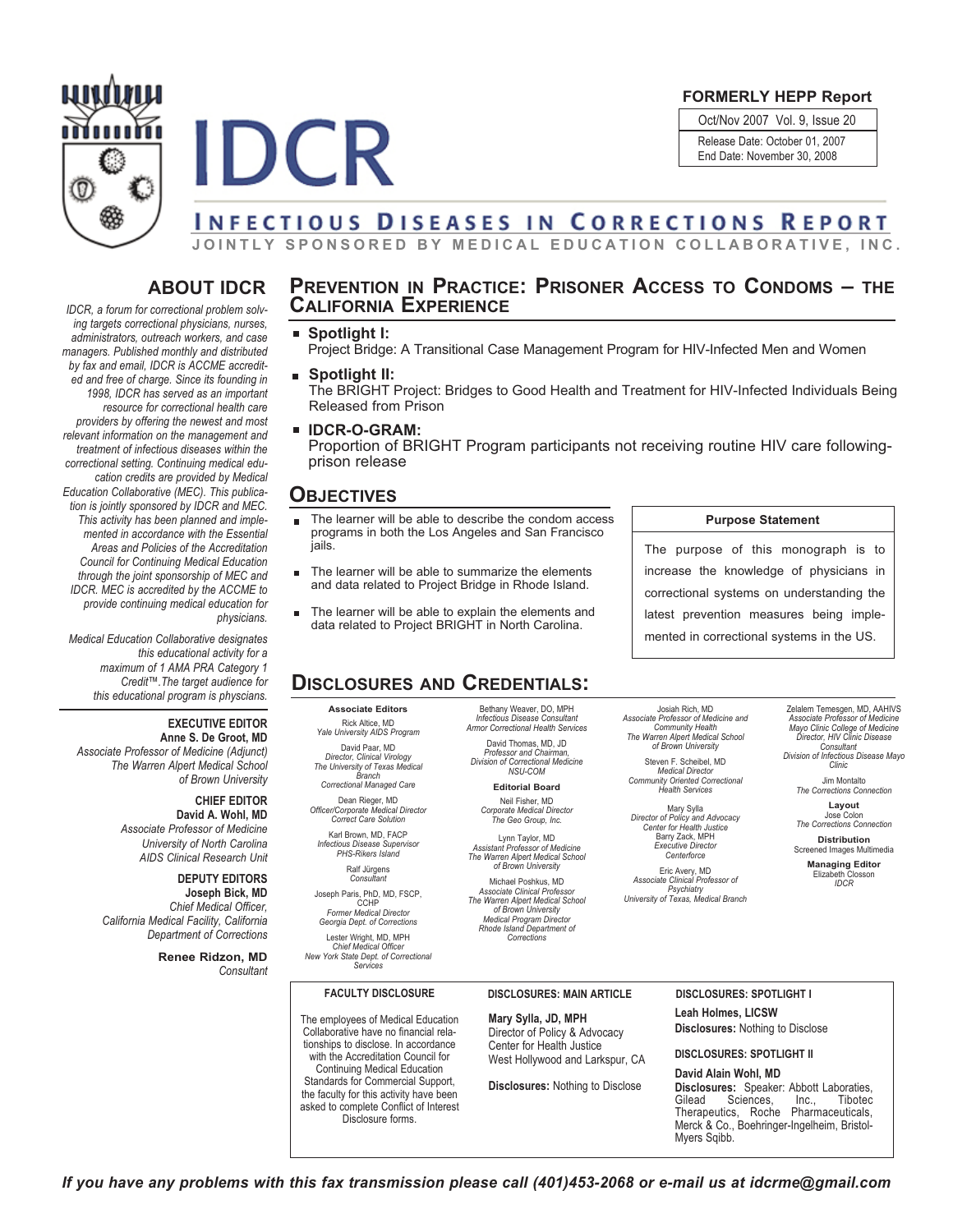# **PREVENTION IN PRACTICE: PRISONER ACCESS TO CONDOMS– THE CALIFORNIA EXPERIENCE**

**Mary Sylla, JD, MPH**

Director of Policy & Advocacy Center for Health Justice West Hollywood and Larkspur, CA

#### **Disclosures:** Nothing to Disclose

#### **Introduction**

Providing prisoners access to condoms is controversial. To some it seems hypocritical – why would we give prisoners condoms when it's illegal to have sex in jail and prison<br>- and to others it seems like common sense, unless we pretend to ignore the fact that some sexual activity takes place in jails and prison. There are clearly pros and cons and unusual challenges to adopting a harm reduction strategy in a law and order environment.

On October 15, 2007, California Governor<br>Arnold Schwarzenegger vetoed the latest "prison condom bill" to hit his desk. But this time he directed the California Department of Corrections and Rehabilitation to determine the "risk and viability of such a program" by establishing a pilot program. What follows is a review of the prisoner condom access programs in two correctional facilities – one in Los Angeles and one in San Francisco – administered by the Center for<br>Health Justice, a community-based nonprofit organization focused on HIV and incar-<br>ceration, and on-going research on those programs. This article is a written version of a presentation given at the National Convention on Correctional Health Care in Nashville on October 17, 2007.

#### **Condom Access for Prisoners: Pros and Cons**

There are serious concerns about providing<br>prisoners with condoms. Introducing anyprisoners with condoms. Introducing any- thing new into the security environment provides prisoners with an additional potential tool for conducting illegal activities including secreting contraband and assaulting staff with bodily fluids or excrement (called "gassing" in California). Further, in a rulebased environment it can be considered hypocritical to tell prisoners it's illegal to engage in sexual activity and then provide

# **LETTER FROM THE EDITOR**

Dear Correctional Colleagues,

There are few more controversial issues in correctional health than the distribution of condoms in prisons and jails. The arguments on both sides are well known and have been described in the pages of *IDCR* in the past. But, while condoms remain unavailable to most of those who are incarcerated, there are a few facilities where they can be found. In Mississippi and Vermont state prisoners are provided condoms**,** and they are also made available in several jails in parts of the country. These condom distribution programs have continued quietly, with many in our field unaware of their existence.

In California, that condoms are distributed to some jailed inmates is now no secret. A recent veto of a bill to make condoms available to prisoners by that state's governor and his subsequent directive to study the feasibility of condoms in correctional settings placed the issue squarely in the spotlight. Not a state to shy from social experimentation, California has actually had condom programs in place in certain jails for years. The experience of these facilities provides valuable lessons that can inform future HIV/STD prevention policies in our nation's correctional facilities.

In this issue Mary Sylla, JD, MPH, Director of Policy & Advocacy Center for Health Justice in California provides a brief overview of the potential merits and disadvantages of the provision of condoms in jails and prisons and describes two jail-based condom programs in her state. Her report is balanced and informative and makes clear that in these facilities condoms have not been found to be dangerous but they were no prevention panacea as inmates often did not use them – hardly a surprise to anyone trying to get people in the free world to adopt condoms as part of safer sex.

Also in this issue Leah Holmes from Rhode Island provides an update on Project Bridge, an innovative program of case management that spans the periods before and after release. Accompanying her report is a description of a study of a similar program we have launched in North Carolina. These programs are both successful and serve as important examples of the value of continuity of care in the reintegration of the HIV-infected into their communities.

Your thoughts regarding what you read in *IDCR* are important to us. Email your comments to me at wohl@med.unc.edu. Please indicate if you would like to have your comment posted on our letters to the editor section of the *IDCR* website.

David A. Wohl, MD Associate Professor of Medicine Division of Infectious Diseases AIDS Clinical Research Unit The University of North Carolina - Chapel Hill

P.S. New (2007) modified format on first page is made to comply with the ACCME requirements

the means to "safely" engage in that activity. From this viewpoint it sends the wrong message, and could be used by assailants to prevent evidence of sexual assault from remaining.

There are reasons why provision of con-<br>doms to prisoners might be a good idea. Even though it is illegal to have sex in jail or prison, that rule cannot be perfectly enforced in the many overcrowded and understaffed institutions in this country. Both scientific evi- dence and popular media point to the fact that sexual activity takes place behind bars. Last year the Centers for Disease Control and Prevention (CDC) published in the *Morbidity and Mortality Reports (MMWR)* a study that documented seroconversion during incarceration.<sup>1</sup> Those who became HIVinfected were 8 to 10 times as likely to report engaging in male-to-male sexual activity while in prison than those who did not.

The prevalence of known HIV among prisoners is extremely high: the rate of HIV infection among prisoners is 5 to 7 times that<br>of the general population.<sup>2,3</sup> The very behaviors that put people at risk for HIV infection – injection drug use and sex work – are also behaviors that can lead to incarceration. In the U.S., approximately one in four persons with HIV infection passes through a jail or prison each year – and many of those do not know they are infected.<sup>4</sup> Therefore, a considerable number of HIV-infected prisoners may not know they are HIV-infected and as such unwittingly may transmit their infection to others.

#### **Where are condoms provided to inmates?**

Condoms are provided to prisoners in coun-<br>ty jails in Los Angeles, San Francisco, Philadelphia, Washington, D.C. and New York and in the state prisons in Vermont and Mississippi. The manner in which condoms are made available varies widely among these facilities. In Los Angeles, the Center for Health Justice distributes free condoms to a segregated gay male population only, one condom per week per inmate, a limit imposed by the Los Angeles Sheriff's Department. San Francisco's Forensic AIDS Project (part of the Department of Public Health) distributes condoms upon request through its public health nurses in one-on- one health counseling sessions, one per person, per request, and upon release. Earlier this year the Center for Health Justice in San Francisco installed a condom dispensing machine – a vending machine set to require no payment – in a gym to which 800 prisoners have access. About 70 condoms per week are taken from the machine.

In Washington, D.C., prisoners in the D.C. jail system have access to free condoms during health education classes, voluntary HIV pretest or posttest counseling, or upon<br>request to members of the health care staff. The jail's health educator and staff of a com-<br>munity-based AIDS service provider distribute about 200 condoms to prisoners each month. In Philadelphia, prisoners can get condoms from the medical services department or through the commissary. These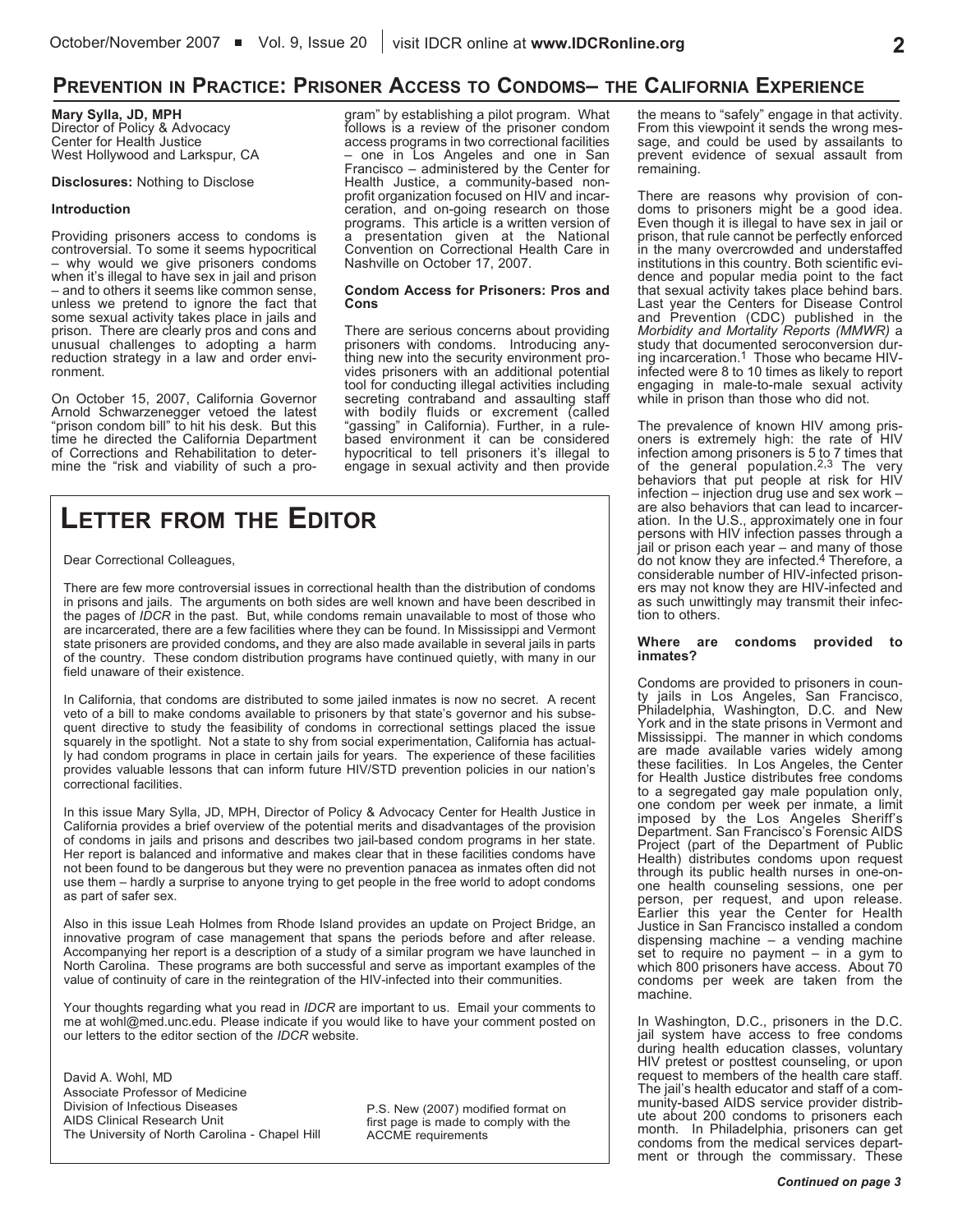#### **PREVENTION IN PRACTICE: PRISONER...** *(continued from page 2)*

methods of providing prisoners access to condoms vary, and most reach only a small subset of the prisoner population in the jail and prison systems in which they operate.

#### **Two pilot programs of condom distribution in California**

#### *The Los Angeles County Jail Model*

The Los Angeles condom access program was the result of a unique set of circumstances: a new Custody Chief – who had just been promoted from Medical Services – approached the Center for Health Justice about the possibility of designing a program that could provide gay male prisoners in dormitory-style housing units access to con-<br>doms without involving custody staff or time.<br>The program today exists as it did when implemented: once <sup>a</sup> week <sup>a</sup> health educa- tor from the Center for Health Justice goes in to each dorm, provides a brief, interactive HIV education session, the rules of the program (including that sex is still illegal in jail under California law and that the condoms sidered contraband) and hands one condom to each prisoner who lines up to receive one. Although the average has changed over time, the Center for Health Justice currently distributes about 120 condoms per week to the 300+ prisoners in this unit.

To evaluate this program, <sup>101</sup> of the approx- imately <sup>300</sup> prisoners who live in the unit for segregated gay males were asked a series of questions through a computer-assisted self-interview program. Although the formal data analysis has not been completed, interesting statistics compiled so far include that 93% of respondents were aware of the condom program and 82% had received at least one condom from the program. Fifty-three percent of respondents reported anal sex during the past 30 days – but despite access to condoms, 75% of those who reported anal sex during the past 30 days said it was unprotected. The three top reasons for not using condoms were: (1) my partner and I are both HIV negative (or positive); (2) I ran out of condoms; and (3) I don't like the way condoms feel. Information was gathered about other methods of condom access: 66% preferred the current method of distribution; other methods of distribution that would be to others who indicated Medical (41%), Vending (10%), or Canteen (8%). The results of this evaluation will be finalized and published during the coming year, but support the assertion that some risk-reduction is achieved in this population through access to condoms.

#### *The San Francisco County Jail Model*

In San Francisco, the Center for AIDS Prevention Studies and Dr. Olga Grinstead are conducting research on a novel way to provide prisoners access to condoms that has been successful in other countries. As mentioned earlier, in San Francisco, prisoners have had access to condoms since 1987 through the Forensic AIDS Project's health educators in one-on-one individual consultations. In the fall of 2006, the Center for Health Justice, Dr. Grinstead and the

Forensic AIDS Project approached the Sheriff of San Francisco about installing a condom dispensing machine, in part because of reports from Forensic AIDS Project staff that the demographic characteristics of the health educator seemed to influence whether <sup>a</sup> prisoner being coun- seled took <sup>a</sup> condom. The Center for Health Justice sought to evaluate a more anonymous method of providing prisoners access to condoms, as well as being less staff-<br>intensive.

The dispensing machine program and its pilot feasibility are being conducted by the Center for Health Justice in collaboration with the Forensic AIDS Project. The machine was installed in April 2007 in a gym to which 800 prisoners have access every<br>week for their three hours of recreation. Sheriff Michael Hennessey himself, to pro- vide a large number of prisoners access to it, suggested the precise location of the machine. Prior to installing the machine, brief written surveys were conducted with prisoners to elicit baseline information about their HIV status, knowledge of the existing condom program and risk behavior. Interviews were conducted with Sheriff's Department staff to assess attitudes about condom access for prisoners and determine potential security concerns. Center for Health Justice staff also made presentations to all deputy staff and prisoners affected by the program before the machine was installed. The same written survey and simi- lar interviews were conducted after the machine was operational for four months.

The machine itself is a low-profile tamper-<br>resistant unit, designed to withstand breakinattempts. The machine dispenses con-<br>doms in a cellophane wrapped paper box. Inside the box the condoms are enclosed in another cellophane wrapper. The "Condom Machine Rules" posted next to the machine indicate that condoms are to be removed from the box and carried only in the clear wrapper, with the condom inside visible.

The Condom Machine Rules, in full, read:

- Take only one condom per visit to the gym.
- **Inmediately open condom package** and discard the external paper box and cellophane wrapper.
- Condoms enclosed in the clear sealed plastic wrapper are not contraband.
- Condoms remaining in the orange box<br>or removed from the clear sealed plastic wrapper are contraband and will be confiscated.
- Having sex in jail is illegal under California Penal Code § 286(e).
- Failure to obey these rules will result in discontinuation of this condom access program.

During the study period the Center for Health Justice successfully installed, stocked and maintained the condom machine. Data analyses of the pre- and post-surveys and interviews are currently underway. Preliminary data analyses indicate that prisoner self-report of sexual activ- ity did not increase during the study period; in addition the custody staff have reported no increase in reported sexual activity or any other security problems related to increased condom access. We have encountered few operational problems, the most notable falling on the staff restocking the machine: the machine was difficult to open and close for restocking and sometimes jammed. A new model of machine has been purchased to address these problems.

Evaluations of these two pilot programs are currently being analyzed. In Los Angeles, Charles R. Drew University's Dr. Nina Harawa and the Center for Health Justice (with funding from the California HIV/AIDS Research Program-funded Institute for Community Health Research) are evaluating the current Los Angeles County Sheriff's Department program to determine whether the program is reducing sexual risk activity.

#### **Conclusions: Condoms coming soon to a facility near you?**

While controversial, there is a trend toward increased prisoner access to condoms. The CDC now recommends that prison systems with existing condom distribution programs evaluate those programs, and those without such programs consider the feasibility of<br>implementing condom distribution programs. Governor Schwarzenegger's "friendly" veto of legislation requiring prisoner<br>access to condoms may result in a pilot project across the state. At the federal level, Representative Barbara Lee's JUSTICE Act of 2007 (H.R. 178), modeled on the California bill, requires federal prisoners to have access to condoms. Even where legislation is not pending, jails and prisons are considering the issue.

Regardless, programs that involve correc- tions cannot be successful without the support of the administration of corrections sys-<br>tems. The best circumstances for riskreduction involve input at the development stage, and any success these programs have is a credit to the professionalism of the corrections staff in the facilities where they exist.

#### *References*

*1. CDC. HIV Transmission Among Male Inmates in a State Prison System ---Georgia, 1992--2005. MMWR*

*Morb Mortal Wkly Rep. 2006;55(15):421-26. 2. Maruschak, L. 2005. HIV in Prisons. 2003. U.S. Department of Justice, Bureau of Justice Statistics*

*Bulletin. 3. Weinbaum CM, Sabin KM and Santibanez SS. 2005. Hepatitis B, hepatitis C, and HIV in correctional populations: a review of epidemiology and prevention. AIDS*

*<sup>19</sup> 3, S41-6. 4. Hammett TM, Harmon P and Maruschak LM.1999. 1996-1997 update: HIV/AIDS, STDs, and TB in correctional facilities. Washington, DC: National Institute of Justice.*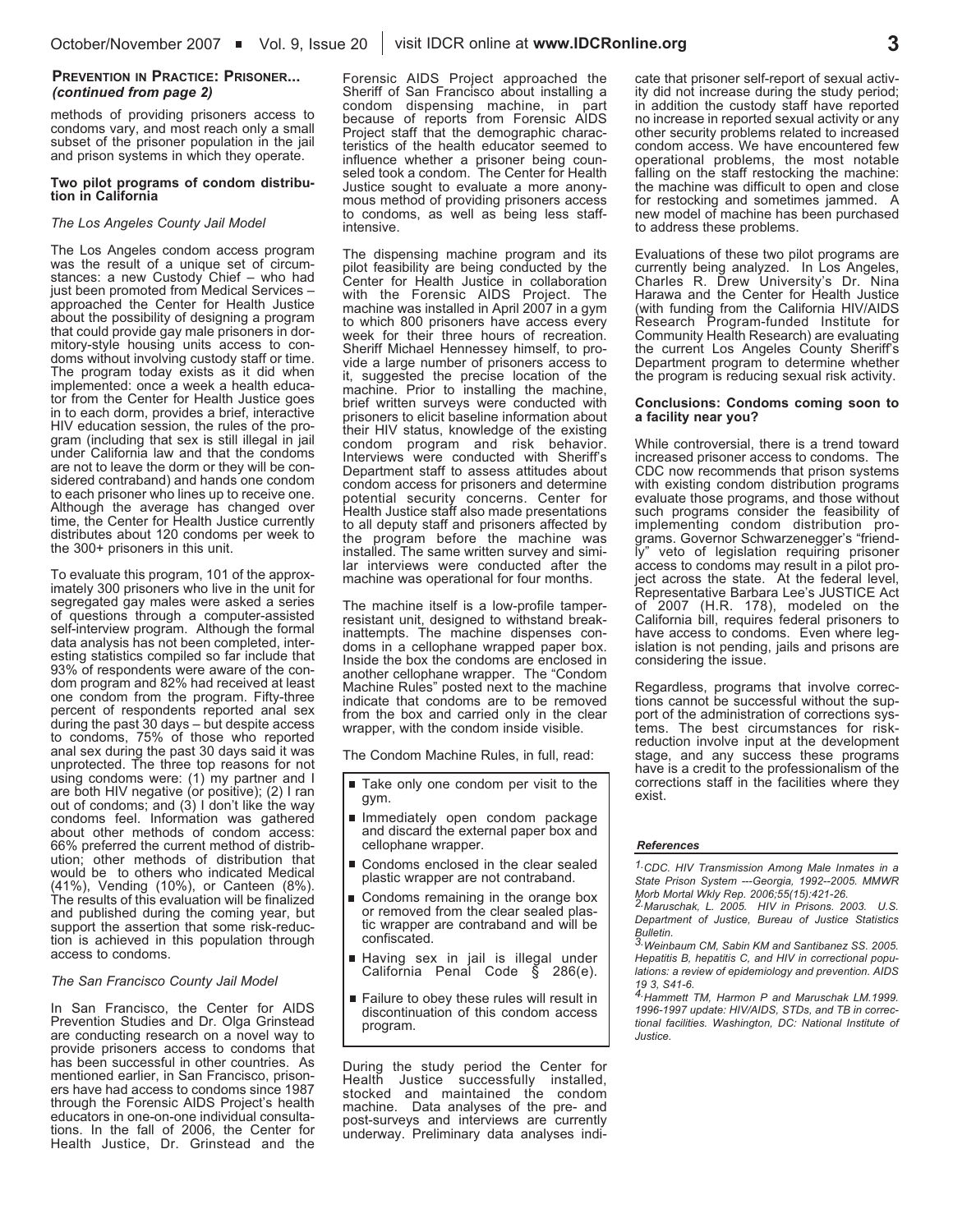# **SPOTLIGHT I: PROJECT BRIDGE: <sup>A</sup> TRANSITIONAL CASE MANAGEMENT PROGRAM FOR HIV- INFECTED MEN AND WOMEN**

#### **Leah Holmes, LICSW** Project Bridge Principal Investigator and Project Director Providence, Rhode Island

#### **Disclosures:** None

#### **Introduction**

Project Bridge is an intensive case manage- ment program for HIV-positive ex-offenders at The Miriam Hospital in Providence, Rhode Island. The program is located off-site from the hospital in the neighborhood where a tion. The program staff consists of two mas-<br>ter's level social workers who are responsible for the overall management of each case and two paraprofessional outreach workers who locate missing clients and provide support to access concrete services, such as food worker meets with prospective clients from<br>30 to 60 days before release at the correc-<sup>30</sup> to <sup>60</sup> days before release at the correc- tional facility to identify the most pressing needs facing the client. After release, they provide supportive counseling, and coordi-<br>nate medical, legal, substance use, and men-<br>tal health treatment. The primary goal of the program is to enhance continuity of medical care through increasing social stability.<br>Attending to basic survival and social support needs is fundamental to retaining ex-offend- ers in medical care.

#### **Program Overview**

Client enrollment began in February 1997. Since that time, we have learned several lessons. The first lesson is the importance of having the social worker attend medical visits with the client. Clients rate this as the most salient factor in keeping medical appoint- ments and adhering to medications. They welcome the emotional support and the assistance in understanding medical terms and directives. It facilitates in obtaining medications, and assuring that comprehension of dosing schedules, and requirements to prepare for medical tests and procedures exist.

The second lesson is that clients need to be in very close contact during the initial phase of re-entry. We request that they either come to the office or have telephone contact daily for the first month. The outreach worker assists them to access many service needs, while the social worker creates <sup>a</sup> treatment Frequency of contact builds a working rela-<br>tionship and develops trust.

The third lesson is the importance of visiting reincarcerated clients as quickly as possible after their arrest. They are at a point of crisis and change is most likely to occur when usual coping strategies are ineffective.<br>Clients who have visits during reincarceration are more strongly committed to the program following re-release.

The final lesson is to tailor length of enroll-<br>ment to the client's needs. A very small num-<br>ber of clients stabilize within six months.<br>Generally, these people were first-time offenders and have intact social and financial support in the community. Most clients remain enrolled for  $18 - 24$  months and then transfer to other providers for continuing ser- vices.

#### **Participant Demographics**

Project Bridge's most recent evaluation covered the period between 2003 and 2005.<br>Sixty-five participants enrolled in the study.<br>Participants were primarily male (66%) with one being transgender. They were also pri- marily heterosexual (82%). Race was nearly even between African American (41%) and White (42%) with the remainder Native American or Other (6%) or more than one race (5%). Hispanic ethnicity was reported by 14% and 6% were primarily Spanish speaking. The attrition rate was 20%. One partici-<br>pant died, three moved out-of-state, two with-<br>drew from the study shortly after prison release, and seven were re-incarcerated and received sentences that exceeded six months. It was at that time an SPNS funded project began to find methods of outreach for out-of-care or sporadic users of care. It ended in 2006. Project Bridge has continued as <sup>a</sup> Part <sup>B</sup> (formerly Title II) funded program. The staffing has been reduced to one MSW and one BA outreach worker.

#### **Effectiveness of Medical Retention**

In the first six months of enrollment, 98% of the clients received medical care. In the final six months of their enrollment, 100% received medical care. The evaluation included a chart review six months after clients graduated from the program to see if there was decay in the program effects. This showed that 89% had continued to seek medical care.

#### **Future Steps**

Project Bridge is continuing thanks to ongo-<br>ing Ryan White Part B funding provided by the Rhode Island Department of Health. This model can and should be tailored to other facilities in other states. It can also be tailored to other disease states. Drs. Peter Friedman and Lynn Taylor have recently received a National Institutes of Health (NIH) grant that will use the Project Bridge model to provide care for offenders with hepatitis C virus (HCV) infection being released from incarcer-<br>ation. This will allow us to start offenders on<br>HCV treatment while incarcerated and continue therapy following community release.<br>Presently, offenders only receive this treat-<br>ment if they are serving a sentence with at least a year remaining before release.

# **SPOTLIGHT II: THE BRIGHT PROJECT: BRIDGES TO GOOD HEALTH AND TREATMENT FOR HIV-INFECTED INDIVIDUALS BEING RELEASED FROM PRISON**

#### **David Alain Wohl, MD**

Associate Professor of Medicine Division of Infectious Diseases AIDS Clinical Research Unit The University of North Carolina- Chapel Hill

**Disclosures:** Speaker: Abbott Laboraties, Gilead Sciences, Inc., Tibotec Therapeutics, Roche Pharmaceuticals, Merck & Co., Boehringer-Ingelheim, Bristol-Myers Sqibb.

#### **Introduction**

The Bridges to Good Health and Treatment (BRIGHT) Project began as a National Institutes of Health (NIH)**-**supported clinical trial that aimed to understand if an intensive case management intervention that began within the three months prior to state prison release and continued for six months post- release could increase access to HIV care and services, and reduce recidivism and<br>enhance safe sex practices among HIVinfected releasees in North Carolina. The trial<br>began in 2001 and enrolled 104 individuals who were randomized to the intervention or to standard discharge planning, which does not include post-release activity. Preliminary

results indicate the intervention is successful at increasing access to routine HIV care and reducing risk of re-arrest. Based on these<br>findings, the BRIGHT intervention has now findings, the BRIGHT intervention has now been made <sup>a</sup> non-research service offered to the majority of HIV-infected inmates facing release.

#### **Program Overview**

The BRIGHT Program is a unique interven-<br>tion designed to improve the well-being of HIV-infected prison releasees. The case management approach used in the program is based on the Strengths Model. This model holds that all individuals have strengths,<br>desires, aspirations, interests, experience tal-<br>ents, knowledge, resiliency and ascribed ents, knowledge, resiliency and ascribed<br>meaning. It is these that are the focus of a<br>healthy helping relationship, and not the concentration on weaknesses or deficits. The work is done with participants within the context of a collaborative and mutually enriching and respectful partnership in order to identify, secure and sustain a range or resources (both external and internal) needed to live in a normally interdependent manner in the community. Unlike traditional case management, the Strengths Model permits the partic-<br>ipant to be an active part of the decision-mak-<br>ing process rather than be passive or depen-<br>dent on others.

The BRIGHT case managers begin to work with participants as soon as three months prior to scheduled release, meeting with them regularly to assess for strengths and devel-<br>oping a personal wellness plan together.<br>After release, the BRIGHT case manager will<br>work intensively along side the participant to<br>realize the plans established during incarcer ation, refining them as needed to confront new goals and challenges. After six months, the participant is slowly transitioned to com-<br>munity case management services. BRIGHT case managers are permitted a maximum case load of 15 participants as a heavier case load would compromise the quality of the intervention.

All HIV-infected inmates in North Carolina, including the BRIGHT Program participants, also receive discharge planning assistance during their incarceration from North Carolina Department of Corrections (NCDOC) HIV Outreach Nurses. These nurses and the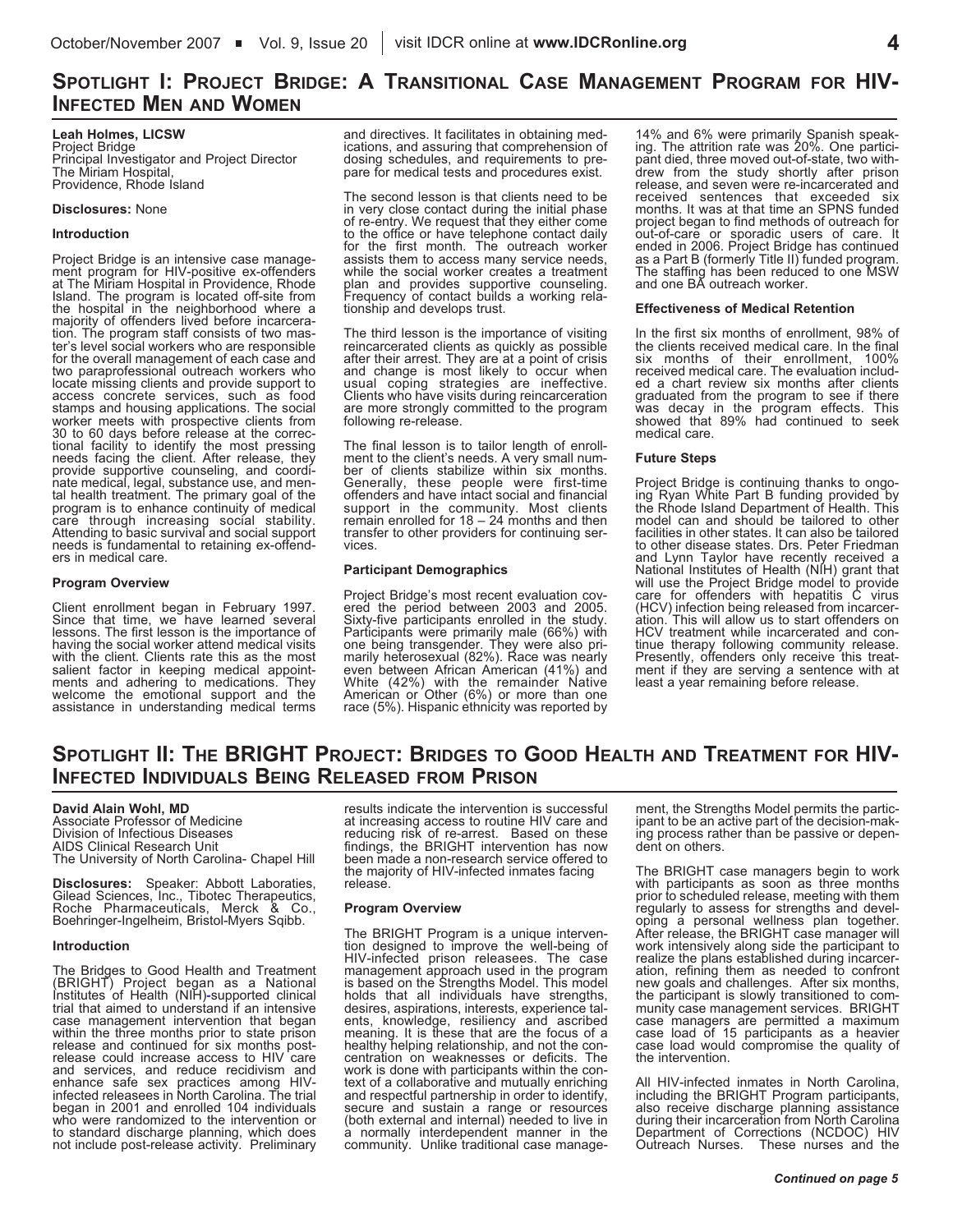#### **SPOTLIGHT II: THE BRIGHT PROJECT:** *(continued from page 4)*

BRIGHT case managers work closely espe- cially as release nears.

#### **Accomplishments to Date**

The program began as a clinical trial of 104 inmates. Preliminary results following the release of the first 91 participants have been previously presented at the 2006 International AIDS Society Conference in Toronto. At the time of the analysis, 81% of the participants were African-American, 26% were women, median CD4 cell count was 350/mm3 and median viral load was 1,430 ral medications. Ninety percent had a histo- ry of substance abuse and at baseline, 51% had major depression based on standardized screening assessment with the CES-D.

At three months post-release, only 21% of those receiving bridging case management had not attended a routine HIV clinic visit compared to 43% of those not receiving the

intervention (p=0.059). Similarly, emergency room visits, a measure of inadequate access to routine medical care**,** occurred in 28% of sus 44% of the controls. Re-arrest rates for those under case management are generally half that of the controls. Final analyses of the complete cohort are ongoing as the final on- study visit occurred in September 2007. All participants are followed for a year post release.

Following the early success of this trial, the investigative team sought and received funding from private foundations to continue the program and expand access to the interven- tion. During the trial three bridging case managers were employed and worked with participants returning to the three largest metropolitan areas of North Carolina (Raleigh-Durham, Greensboro-Winston-<br>Salem, Charlotte). With the expansion of the<br>program, BRIGHT is now in almost 30 counties statewide, including Asheville in the western part of the state and rural areas well outside of urban centers. Over 45 participants have now been enrolled in the post-<br>study program since February 2007 and six

managers are administering the BRIGHT intervention.

#### **Future Steps**

While the BRIGHT program continues through the generosity of private funding sources, other support will eventually need to<br>be identified to maintain the program. be identified to maintain the program.<br>Following the final analysis of the trial results,<br>support from governmental and other sus-<br>tainable sources will be sought. Meanwhile,<br>the program has established strong collabo-<br>rat Organizations, training case managers within these organizations in Strengths Model based bridging case management. In a unique arrangement the BRIGHT Program clinically supervises these community case mangers. The benefits of this program have been evident to the staff and participants, as well as community service providers. During ments, manuals and procedures so that oth-<br>ers can also develop and implement transi-<br>tional programs to identify and capitalize on the strengths of HIV-infected releasees.

**IDCR-O-GRAM: PROPORTION OF HIV-INFECTED PARTICIPANTS RECEIVING ROUTINE HIV CARE FOLLOWING PRISON RELEASE DURING THE BRIGHT STUDY – A RANDOMIZED CONTROLLED TRIAL OF BRIDGING CASE MAN- AGEMENT VS. STANDARD DISCHARGE PLANNING**



### **RESOURCES**

**Center for Health Justice** http://healthjustice.net/

**Community HIV/AIDS Mobilization Project** http://www.champnetwork.org/

**CDC's National HIV Testing Resource Website** http://www.hivtest.org/

**CDC's Revised Recommendations for HIV Testing of Adults, Adolescents, and Pregnant Women in Health-Care Settings** http://www.cdc.gov/mmwr/preview/mmwrhtml/rr5514a1.htm

**National HIV/AIDS Clinician's Consultation Center Warmline: National HIV Telephone Consultation Services** 1-800-933-3413

**PEPline: National Clincian's Post-Exposure Prophylaxis Hotline** 1-888-448-4911

**Perinatal Hotline: National Perinatal HIV Consultation and Referral Services** 1-888-448-8765

**Department of Health and Human Services 2006 Adult and Adolescent Antiretroviral Treatment Guidelines** http://www.aidsinfo.nih.gov/guidelines/

**International AIDS Society-USA Panel**

**2006 Recommendations of the Treatment for Adult HIV Infection** http://jama.ama-assn.org/cgi/content/full/296/7/827

**American Academy of HIV Medicine** http://www.aahivm.org/

**CME-accredited web-stream of "Occupational & Non-Occupational Post-Exposure Prophylaxis"** www.amc.edu/hivconference

**Slides from the NCCHC Pre-conference Seminar Infectious Diseases in Corrections: An Expert Panel October 28, 2006** http://www.idcronline.org/archives.html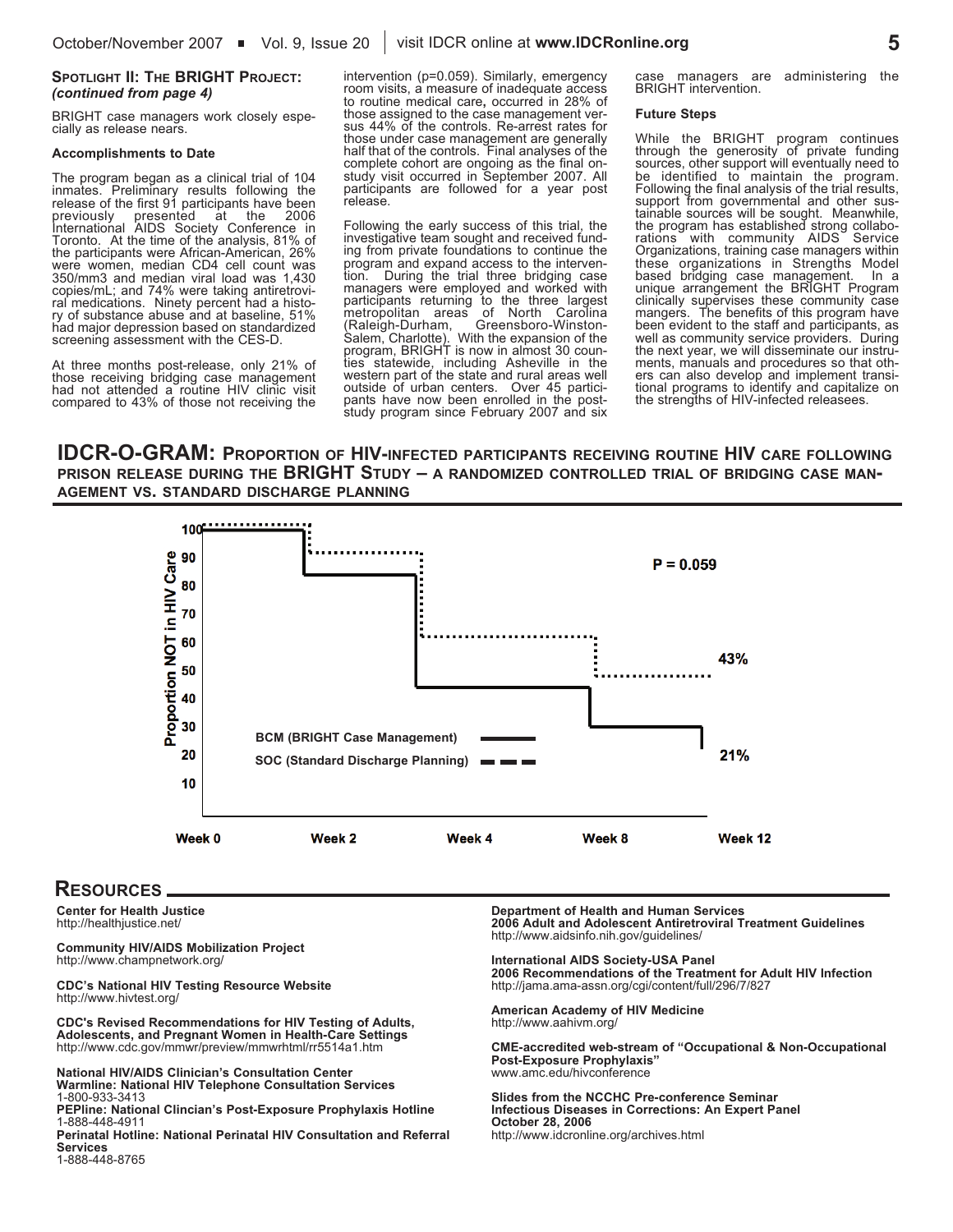# **SAVE THE**

**National HIV Prevention Conference** Atlanta, GA December 2-5, 2007 Visit:http://www.2007nhpc.org

**AIDS in Culture IV: Explorations in the Cultural History of AIDS** Mexico City December 9-13, 2007 Visit:www.aidsinculture.org

**American Correctional Association Winter Conference** Grapevine, TX January 11-16, 2008 Visit:http://www.aca.org/conference s/Winter08/

**Conference on Retroviruses and Opportunistic Infections (CROI)** Boston MA February 3 - 6, 2008 Visit:http://www.retroconference.org/ 2008/

**2nd Annual Academic and Health Policy Conference on Correctional Health**

Boston Marriott, Quincy, MA March 27-28, 2008 Visit:http://www.umassmed.edu/Cor rectional\_Health\_Conf/index.aspx



Go to www.AAHIVM.org to learn about membership, continuing education and the new partnership with IDCR

# **NEWS AND LITERATURE REVIEWS**

**DATES FDA Approves Raltegravir as First in New Class of Antiretrovirals**

The U.S. Food and Drug Administration approved the use of raltegravir tablets in treating infections of HIV-1 in treatment-experienced individuals. The approval of raltegravir offers hope to individuals who have evidence of resistance to other antiretroviral drugs and represents one of a handful of new classes of antiretroviral drugs that have been approved in recent months. Raltegravir, which received a priority review by the FDA, is the first in a new class of antiretroviral drugs, known as HIV integrase strand transfer inhibitors that are designed to interfere with the enzyme that HIV-1 needs to multiply.

Raltegravir was approved for use in treatment-experienced patients after the review of data from two doubleblind, placebo-controlled studies in 699 HIV-1 infected patients with a history of extensive antiretroviral treatment and evidence of resistance to at least one antiretroviral drug. Individuals who received raltegravir in combination with other antiretrovirals experienced lower plasma HIV viral loads when compared to individuals who received a placebo in combination with other antiretroviral drugs. This trial did not include the use of raltegravir in persons less than sixteen years of age or in pregnant women. Some of raltegravir's most common side-effects include diarrhea, nausea, and headache, along with elevated levels of CPK.

*U.S. Food and Drug Administration. http://www.fda.gov/bbs/topics/NEWS/2007/NEW01726. html.*

#### **Rapid Fibrosis Progression Among HIV/Hepatitis C Virus Co-infected Adults**

Between 15-30% of all HIV-infected individuals are also co-infected with hepatitis C (HCV) and HCV-related liver disease has grown to become a leading cause of death among persons infected with HIV.

Recent studies have sought to examine possible links between the use of HIV antiretroviral drugs and the progression of HCV-related liver disease. Some retrospective studies have found a lower prevalence of cirrhosis and mortality in HCV-infected individuals who were receiving antiretroviral treatment for HIV-infection. Other studies have demonstrated an association between antiretroviral use and acute and chronic liver inflammation.

To examine the pace of fibrosis progression in HIV-HCV co-infected patients and identify predictors of fibrosis advancement, the medical records of 184 HIV/HCV coinfected individuals from the Johns Hopkins University HIV clinic cohort with at least two liver biopsies performed between January 1998 and July 2006 were studied. The majority of patients were African American men and past or active drug use was reported in 78% of all patients.

Nearly a quarter of co-infected patients in this study had evidence of significant fibrosis progression over a threeyear interval. Antiretroviral and HIV disease measures were not associated with liver disease progression. Moreover, this study did not find evidence of long-term liver injury as a result of antiretroviral treatment. Only elevated levels of serum AST (but not ALT) between biopsies was shown to be an independent indicator of liver-disease progression.

*Rapid fibrosis progression among HIV/hepatitis C virus-* $Sulkowski, M. et al.$ *2007;21:2209-2216.*

#### **ACLU's Efforts Lead to More Equal Treatment of HIV-Positive Prisoners in Alabama**

After years of advocacy, the American Civil Liberties Union (ACLU), Alabama state legislators, and the AIDS service organization AIDS Alabama, have made headway with the Alabama Department of Corrections (ADOC) to allow HIV-positive prisoners greater access to educational programs, visitation, substance abuse treatment programs, and religious services. These programs and services have historically been denied to HIVpositive inmates. This decision comes after a letter from the ACLU was sent to ADOC Commissioner Richard F. Allen. The letter urged Commissioner Allen to put a stop to the discriminating segregation policies at the ADOC. Alabama remains the only state in the union to segregate HIV-positive prisoners and deny them access to programs and services available to the greater prisoner population. Before the changes, HIV-positive inmates at the Julia Tutwiler Prison for Women and the men's Limestone Correctional Facility were completely isolated from the general population and given limited access to family visits, library, work opportunities, other services available to the general population. Since 1997, the ACLU, and advocates for people living with HIV have lobbied against these policies in two trials in the Eleventh Circuit Court of Appeals and the Alabama Supreme Court. The campaigns led to the release of a major report by the Alabama's Governor's HIV Commission for Children, Youth, and Adults, finding that there was overwhelming evidence to suggest that the segregation policies had no public health or safety justification.

*HIV-Positive Prisoners Receive More Equal Treatment in Alabama After ACLU's Efforts. (11/1/2007). http://www.aclu.org/prison/restrict/32510prs20071101.ht ml*

#### **Trends in HIV Testing and Differences Between Planned and Actual Testing in the United States, 2000-2005**

Researchers at the Duke University Health Inequalities Program recently conducted a pooled cross-sectional analysis of data from the 2000-2005 National Health Interview Surveys (NHIS) in order to examine longitudinal trends in planned and actual HIV testing. The study, which appeared in the Archives of Internal Medicine. pooled data from six consecutive nationally representative cohorts of adults participating in the NHIS and examined the relationship between HIV testing rates and selfreported risk of HIV. Researchers also focused on understanding the relationship between planned and actual testing, as well as how demographic characteristics, HIV risk, and other health behaviors might impact testing rates.

The researchers found that rates of HIV testing remained low and relatively unchanged during the six year span of this study's data. Minority women had both the highest rates of lifetime HIV tests and the highest rates for HIV tests in the past twelve months. Conversely, white men were found to have both the lowest rates of lifetime HIV tests and the lowest rates for HIV tests in the past twelve months. The study also reported both white and minority women as having modest increases in lifetime HIV testing rates. Over 60% of participants who reported a specific HIV risk factor or had high current risk had ever been tested for HIV and more than twenty-percent of this group reported having been tested for HIV in the past year. Of all of the respondents who had previously been tested for HIV, 23.7% had a reason for getting tested for HIV, whereas 44.2% of tests had been administered as a part of routine care. In addition, 20.9% of tests were conducted to fulfill an insurance, marriage, immigration, or military requirement. Also, more than one-sixth of HIV tests were related to prenatal care.These findings are significant as they demonstrate the effectiveness of incorporating HIV testing into routine health care, as is recommended by the Centers for Disease Control and Prevention.

*Trends in HIV Testing and Differences Between Planned and Actual Testing in the United States, 2000-2005. Ostermann, J. et al. Arch Intern Med. 2007;167:2128- 35.*

*Compiled by Christine Devore*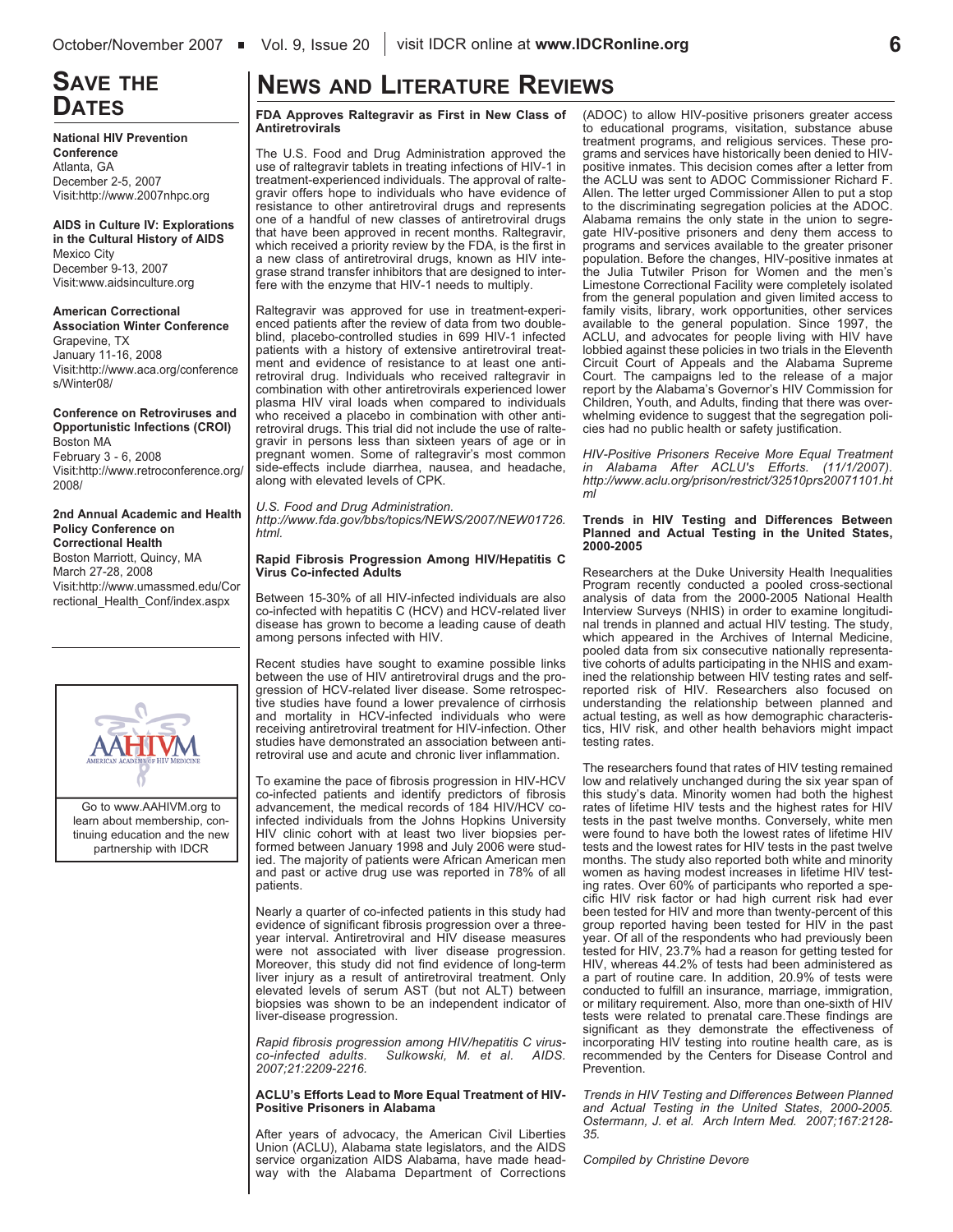## **SELF-ASSESSMENT TEST FOR CONTINUING MEDICAL EDUCATION CREDIT**

This activity has been planned and implemented in accordance with the Essential Areas and Policies of the Accreditation Council for continuing Medical Education through the joint sponsorship of Medical Education Collaborative, Inc. (MEC) and *IDCR*. MEC is accredited by the ACCME to provide continuing medical education for physicians.

Medical Education Collaborative designates this educational activity for a maximum of 1 AMA PRA Category 1 Credit™. The target audience for this educational program is physcians. Physicians should only claim credit commensurate with the extent of their participation in the activity. Statements of credit will be mailed within 6 to 8 weeks following the program.

#### **Objectives:**

- The learner will be able to describe the condom access programs in both the Los Angeles and San Francisco jails.
- The learner will be able to summarize the elements and data related to Project Bridge in Rhode Island.
- The learner will be able to explain the elements and data related to Project BRIGHT in North Carolina.
- 1. In the main article, which of the following was NOT cited as a reason for providing condoms to prisoners?
	- A. Even though sex in prison is illegal, the rule cannot always be enforced.
	- B. The prevalence of known HIV among prisoners is estimated is five to seven times greater than that of the general population.
	- C. Condom access programs have proven to be very successful in European correctional facilities.
	- D. In the US approximately one in four persons infected with HIV infection pass through a correctional facility each year.
- 2. The Forensic AIDS Project's health educators have distributed condoms in San Francisco's jails since 2005.

TRUE or FALSE

- 3. The preliminary data analyses of the condom dispensing machine access program in the San Francisco jail indicate which of the following?
	- A. Prisoners have been using the condoms as weapons.
	- B. Custody staff have reported no increase in reported sexual activity or security problems related to the condom dispensing machine access.

C. Prisoner self-report of sexual activity has stayed the same. D. Both B and C

- 4. Commonalities between North Carolina's BRIGHT Project and Rhode Island's Bridge Project include:
	- A. Clients begin intensive case management several months befor their release date.
	- B. Clients maintain very close contact with their caseworkers during the initial phase of re-entry.
	- C. The primary goal is to increase access to HIV care and services and reduce recidivism.
	- D. All of the above.
- 5. Which program, the BRIGHT Project or Project Bridge utilizes the Strengths Model in its approach to case management.
	- A. The Bright Project
	- B. Project Bridge
	- C. Both A and B
	- D. None of the above

#### In order to receive credit, participants must score at least a 70% on the post test and submit it along with the credit application and evaluation form to the address/fax number indicated. Statements of credit will be mailed within 6-8 weeks **following the program.**

**Instructions:**

- **•** Applications for credit will be accepted until November 30, 2008.
- **•** Late applications will not be accepted.
- **•** Please anticipate 6-8 weeks to recieve your certificate.



Please print clearly as illegible applications will result in a delay.

| Please check which credit you are requesting ____ ACCME or ___ Non Physicians |  |  |                                                                                           |  |  |  |
|-------------------------------------------------------------------------------|--|--|-------------------------------------------------------------------------------------------|--|--|--|
|                                                                               |  |  |                                                                                           |  |  |  |
| I certify that I participated in IDCR monograph November 2007 Issue           |  |  | <b>Please Submit Completed Application to:</b>                                            |  |  |  |
| Please fill in the number of actual hours that you attended this activity.    |  |  | <b>Medical Education Collaborative</b>                                                    |  |  |  |
|                                                                               |  |  | 651 Corporate Circle, Suite 104, Golden CO 80401<br>Phone: 303-420-3252 FAX: 303-420-3259 |  |  |  |
| Number of Hours (max. 1): _____________________                               |  |  | For questions regarding the accreditation of this activity, please call                   |  |  |  |
|                                                                               |  |  | 303-420-3252                                                                              |  |  |  |